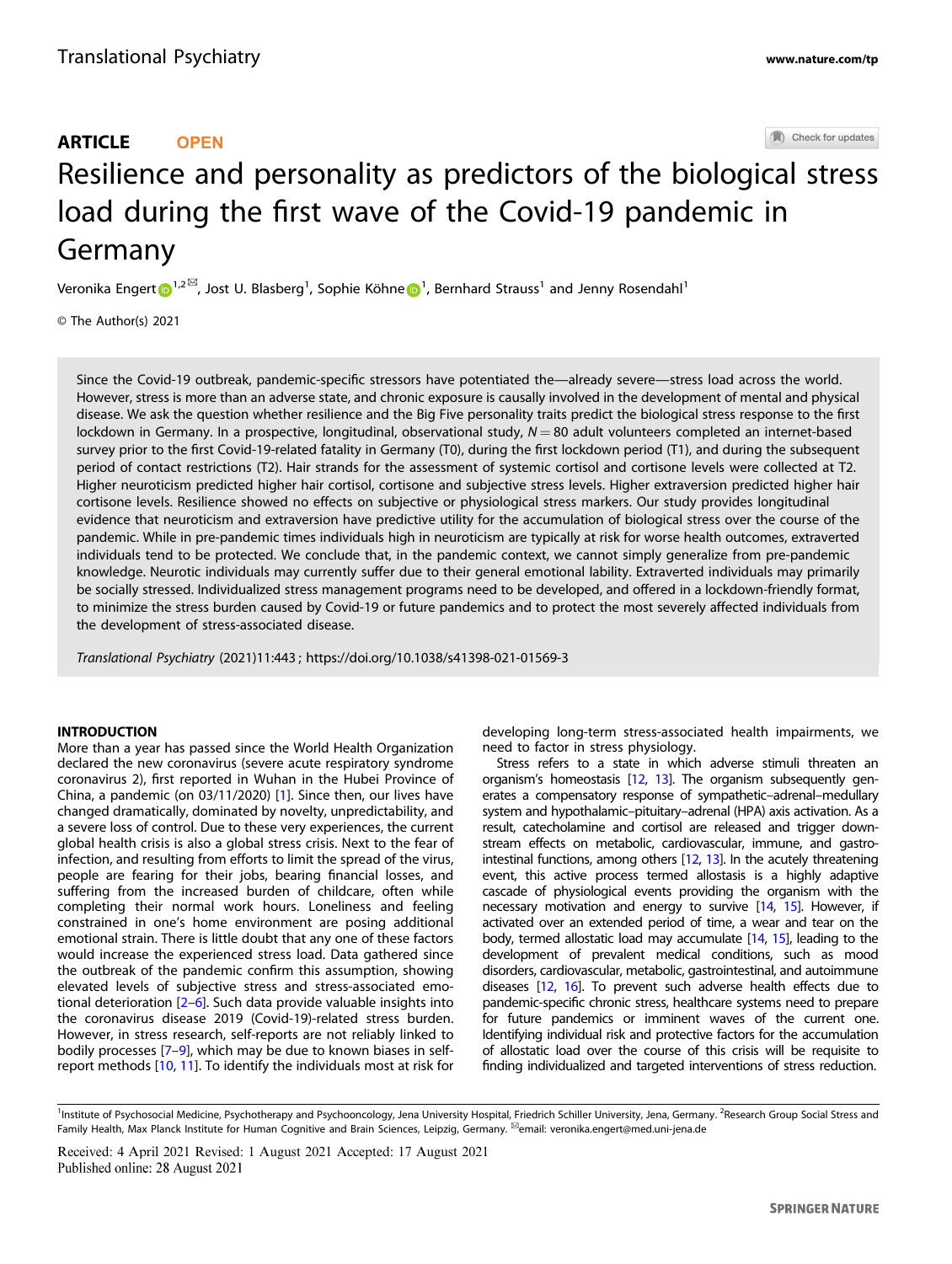|           |  | Table 1. Current studies on associations of the Big Five personality traits with psychological adjustment and stress since outbreak of the Covid-19 |  |  |  |
|-----------|--|-----------------------------------------------------------------------------------------------------------------------------------------------------|--|--|--|
| pandemic. |  |                                                                                                                                                     |  |  |  |

| <b>Authors</b>            | <b>Traits</b>     | <b>Risk</b>                                                       |  |  |
|---------------------------|-------------------|-------------------------------------------------------------------|--|--|
| Aschwanden et al. [27]    | Neuroticism       | More concerns                                                     |  |  |
| Fernández et al. [28]     | Neuroticism       | Psychological distress                                            |  |  |
| Gubler et al. [29]        | Neuroticism       | Higher loneliness and lower well-being                            |  |  |
| Kroencke et al. [30]      | Neuroticism       | Higher negative affect and crisis preoccupation                   |  |  |
| Liu et al. [32]           | Extraversion      | <b>Higher stress</b>                                              |  |  |
| Nikčević et al. [25]      | Neuroticism       | Higher generalized anxiety and depressive symptoms                |  |  |
| Qian and Yahara [26]      | Neuroticism       | Higher stress, anxiety, depression, more family-specific concerns |  |  |
|                           | Extraversion      | More family-specific concerns                                     |  |  |
|                           | Openness          | <b>Higher stress</b>                                              |  |  |
| Robillard et al. [5]      | Neuroticism       | Higher stress                                                     |  |  |
|                           | Extraversion      |                                                                   |  |  |
|                           | Conscientiousness |                                                                   |  |  |
| Zacher and Rudolph [31]   | Neuroticism       | Higher stress                                                     |  |  |
|                           | Extraversion      |                                                                   |  |  |
|                           |                   |                                                                   |  |  |
|                           |                   | <b>Protection</b>                                                 |  |  |
| Morales-Vives et al. [33] | Extraversion      | Better adaptation                                                 |  |  |
| Nikčević et al. [25]      | Extraversion      | Lower generalized anxiety and depressive symptoms                 |  |  |
|                           | Openness          |                                                                   |  |  |
|                           | Agreeableness     |                                                                   |  |  |
|                           | Conscientiousness |                                                                   |  |  |
| Oian and Yahara [26]      | Openness          | Less family-specific concerns                                     |  |  |
|                           | Agreeableness     | Lower stress and anxiety                                          |  |  |
|                           | Conscientiousness | Lower depression                                                  |  |  |
|                           |                   |                                                                   |  |  |

Note: Risk: worse psychological adjustment, higher stress; protection: better psychological adjustment, lower stress.

Resilience is discussed as a pivotal capacity to cope with stress and adversity during the Covid-19 pandemic [\[17](#page-6-0)]. In a definition derived from an extensive review of the literature, covering resilience both as a trait and dynamic process, it is broadly described as the capacity to adapt to significant experiences of stress or trauma [\[18\]](#page-6-0). Next to resources within the individual, life and environmental features contribute to this capacity to "bounce back" in the face of adversity [\[18](#page-6-0)]. Irrespective of whether conceptualized as a process [[19](#page-6-0)] or trait [\[20](#page-6-0)], resilience is linked to good mental health [\[21,](#page-6-0) [22](#page-6-0)]. Also, it shows reliable associations with personality traits, such that resilient individuals exhibit lower levels of neuroticism, and higher levels of extraversion, openness, agreeableness, and conscientiousness [[23](#page-6-0)].

Launched in the early phase of the pandemic, a cross-sectional online survey conducted in 24 languages in almost 16,000 adults confirmed the utility of a resilience-focused approach to understanding the psychological consequences of the Covid-19 pandemic [\[6\]](#page-6-0). Data from this study identified positive appraisal style and good recovery from stress as the strongest factors in resilience, defined by the authors as the maintenance of health despite adversity [\[19\]](#page-6-0). Operationalized as a trait, resilience was shown to mediate the effects of personality traits, that is, neuroticism, openness, agreeableness, and conscientiousness, on stress and subjective well-being experienced at the beginning of the pandemic. Neuroticism was identified as the strongest predictor of maladaptive psychological functioning, both directly and via diminished resilience [\[24\]](#page-7-0).

The impact of personality traits on psychological adaptation to the pandemic was also investigated independent of resilience and yielded consistent results only for agreeableness and neuroticism. While agreeableness was linked to better psychological adjustment and lower stress [\[25,](#page-7-0) [26](#page-7-0)], neuroticism was linked to an overall worse outcome [[5](#page-6-0), [25](#page-7-0)–[31](#page-7-0)] (more detailed results on the study outcomes are summarized in Table 1). Extraversion, openness, and conscientiousness held an ambiguous position, identified as both risk and protective factors [\[5](#page-6-0), [25,](#page-7-0) [26](#page-7-0), [31](#page-7-0)–[33](#page-7-0)] (Table 1).

Building on these self-report studies, we examined in a sample of  $N = 80$  healthy adults whether resilience and personality predicted participants' hormonal stress responses to the first lockdown (03/22/2020–05/03/2020) and subsequent period of contact restrictions in Germany (until mid-July 2020). Accordingly, levels of cortisol and cortisone in hair were examined as biomarkers of long-term stress. Determined by an average hair growth rate of one cm per month, 3 cm hair segments capture the systemic hormone exposure over the past 3 months and are linked to the subjective experience of psychosocial stress over the same timeframe [[34](#page-7-0)]. With data collection stretching from mid-July to mid-August 2020, our measurement reflects cortisol/ cortisone exposure starting between mid-April to mid-May (see Fig. [1](#page-2-0) for an overview of the testing timeline). Spanning the month prior to the assessment, retrospective self-reports of stress were captured using the Perceived Stress Scale (PSS) [\[35\]](#page-7-0). Personality as a stable trait was assessed once (between mid-December 2019 and mid-March 2020), before the first Covid-19-related fatality in Germany (on 03/08/2020), using the NEO Five Factor Inventory (NEO-FFI) [\[36\]](#page-7-0). Resilience, conceptualized both as trait and dynamic state, was assessed at this early measurement time point using the Resilience Scale (RS) [\[20\]](#page-6-0) and the Brief Resilience Scale (BRS) [\[37](#page-7-0)]. State resilience was collected for a second time 4 weeks into the lockdown (mid-April 2020). This repeated measurement allowed gauging adaptation to the first period of severe lockdown restrictions.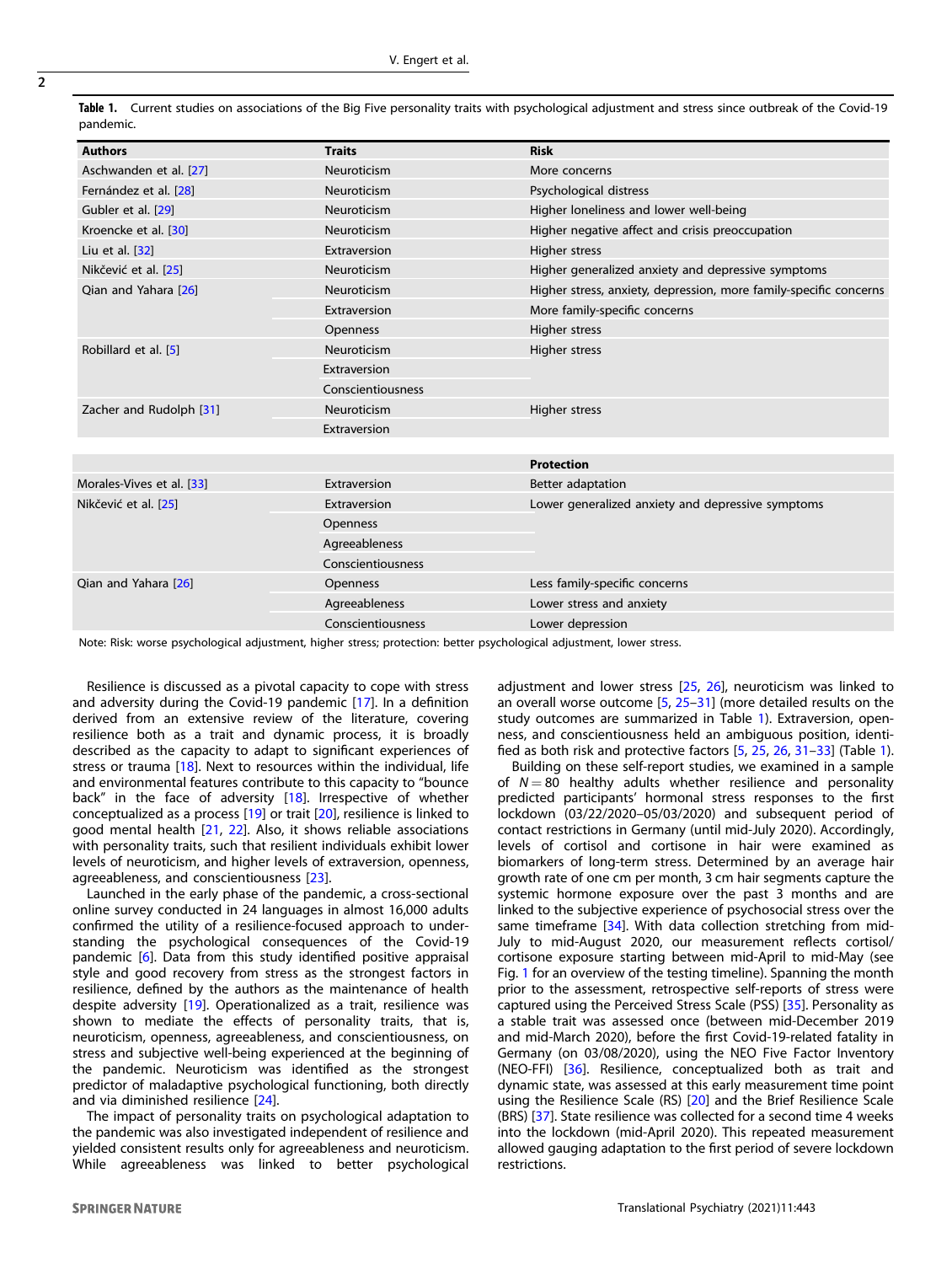<span id="page-2-0"></span>

Fig. 1 Testing timeline relative to important milestones in the pandemic timeline in Germany. Data collection took place before and during the very early stages of the Covid-19 pandemic, prior to the first Covid-19-related fatality in Germany (T0: 12/14/2019–03/10/2020), during the first lockdown period (T1: 04/11/2020–05/08/2020), and during the subsequent period of contact restrictions (T2: 07/10/2020–08/ 27/2020).

We predicted to find lower hair cortisol, cortisone, and subjective stress levels, indicating a relatively reduced stress burden during the lockdown period, in participants with higher trait resilience and following a rise in resilience from before to within lockdown. Relatively higher scores in neuroticism were contrarily expected to predict an increased stress load. Given the sparsity and heterogeneity of Covid-19-specific results for the remaining Big Five personality traits, we suggest that typical associations with stress and psychological well-being may have shifted since the onset of the pandemic. Therefore, instead of specifying a priori hypotheses, we took an exploratory perspective to determine which of the current self-report results is corroborated by biological data.

## METHODS

## Study design

This is a prospective, longitudinal, observational study with three measurement time points assessed before and during the Covid-19 pandemic in 2020.

#### Setting and participants

Adult volunteers in Germany were invited to complete an internet-based survey at two measurement time points (T0, T1). In light of the unfolding pandemic situation, we asked participants to additionally rate subjective stress and provide hair strands for the assessment of systemic cortisol and cortisone levels at a third measurement time point (T2). Apart from adult age, no inclusion criteria were defined; therefore, participants did not disclose information on (psycho-)pathology, medication intake, or drug abuse. The present research was designed in accordance with the Declaration of Helsinki and approved by the ethics committee of the Friedrich Schiller University Jena, Germany (#2019-1609-Bef, 12/12/2019 and #2019-1609\_1-Bef, 02/07/2020).

Data collection took place before and during the very early stages of the Covid-19 pandemic, prior to the first Covid-19-related fatality in Germany (T0: 12/14/2019–03/10/2020), during the first lockdown period (T1: 04/11/ 2020–05/08/2020), and during the subsequent period of contact restrictions (T2: 07/10/2020–08/27/2020) relative to important milestones of the pandemic progression in Germany (see Fig. 1 for an overview of the testing timeline). Information about the study was distributed via advertisement on several online sites, including the official Facebook page for press releases of Jena University Hospital (>11,000 followers), various student and regional Facebook interest groups, the website of a leading magazine for psychology and related disciplines (psychologie-heute.de), and via snowball principle. After termination of the first survey, we asked participants to provide their email addresses for invitation to subsequent data assessments. To allow providing participants with all materials needed for hair sampling, they were asked to disclose their postal addresses. Participants provided written informed consent and were financially compensated (EUR 10) for their participation after the last measurement time point.

#### Measures

Personality characteristics. At the baseline, pre-pandemic measurement time point (T0), we assessed the Big Five personality traits extraversion, neuroticism, agreeableness, conscientiousness, and openness to experience, using a German brief version [[38](#page-7-0)] of the NEO-FFI-30 [\[36](#page-7-0)]. More detailed information on this and all subsequent questionnaires is given in the Supplementary Methods.

Resilience. We applied two measures of resilience at the baseline (T0) and second measurement time points (T1). The RS-25 [[20\]](#page-6-0) in its German version [\[39](#page-7-0)] was used to assess resilience as a positive personality characteristic that enhances individual adaption. The BRS [\[37](#page-7-0)] in its German version [[40\]](#page-7-0) assesses resilience as a dynamic state, targeting the ability to "bounce back" or recover from ongoing stressors.

Subjective stress. At the third measurement time point (T2), we used the German version of the PSS [\[35](#page-7-0), [41\]](#page-7-0) to assess the degree to which participants experienced their life as unpredictable, uncontrollable, and overloaded in the past month.

Hair cortisol and cortisone concentrations. At the third measurement time point (T2), levels of cortisol and its inactive metabolite and precursor molecule, cortisone, in hair were assessed. Both hair cortisol and cortisone concentrations are indicative of systemic glucocorticoid exposure and markers of chronic stress [\[34\]](#page-7-0). Hair cortisone levels have been suggested to yield a complementary, potentially more stable, glucocorticoid signal alongside cortisol itself [[42](#page-7-0)]. While the precise mechanism behind hair cortisol and cortisone accumulation is incompletely understood, it is assumed that, during hair growth, free cortisol and cortisone molecules are continuously incorporated into hair follicles, proportional to their overall concentration in the physiological system. Hormone concentrations in a 1 cm hair segment are thus assumed to indicate the cumulative systemic cortisol/cortisone exposure over an approximately 1-month period [[34](#page-7-0)]. For more detailed information on the hair sampling and analysis procedures, see Supplementary Methods.

#### Bias

In survey studies, sampling biases (e.g., self-selection bias) may impact on the external validity of results. To examine the potential influence of self-selection, we compared our sample to existing normative data (NEO-FFI-30 [\[38\]](#page-7-0); RS-25 [\[39\]](#page-7-0); BRS [[40](#page-7-0)]). We further attempted to prevent attrition bias by providing reminders for the completion of all survey items in case of incomplete data.

#### Study size

An a priori power analysis was performed using G\*Power 3.1 [\[43](#page-7-0)]. For a power of 0.9 at an alpha level of 0.05, a medium effect size of  $f^2 = 0.15$ , and a maximum of 9 predictors (all covariates and the state resilience baseline  $\times$ change interaction), a minimum sample size of  $N = 73$  was calculated.

#### Quantitative variables

Hair cortisol and cortisone data were log-transformed and winsorized to 3 SD to account for skewness. The PSS sum score was checked for normal distribution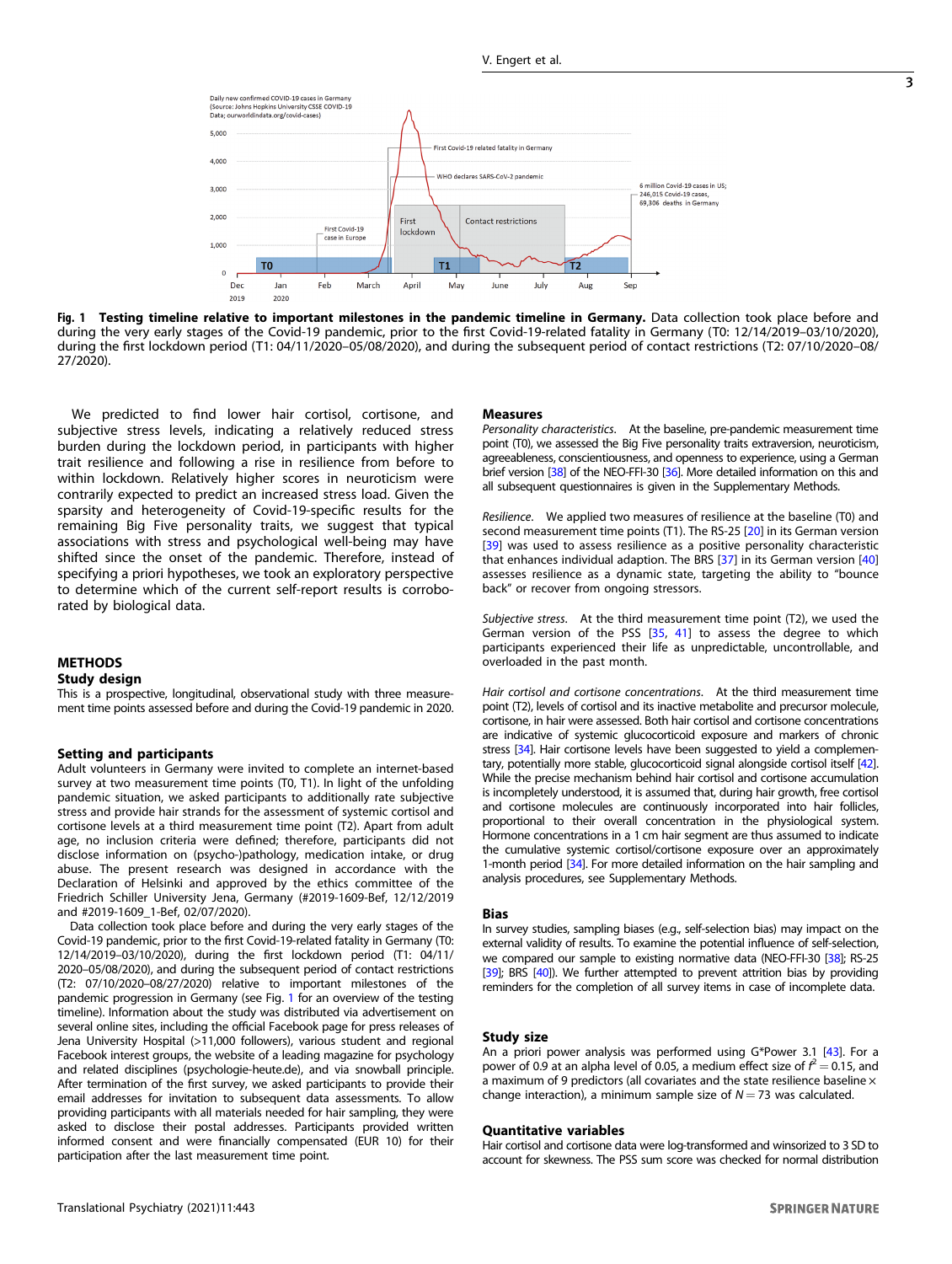using Shapiro–Wilk's test ( $W = 0.97$ , p value  $= 0.10$ ), which suggested no significant diversion from the null hypothesis. For the dynamic resilience (BRS) measure, a change score between the first and second measurement time points (T1–T0) was calculated. Trait resilience, state resilience, NEO-FFI sum scores, and age were z-standardized to handle multi-collinearity.

#### Statistical methods

All analyses were performed using R 4.0.3 [\[44\]](#page-7-0). Hair cortisol, cortisone, and PSS scores were entered into multiple linear regression models as outcome variables. Models were built upon age as a control variable and an interaction of baseline state resilience with the state resilience change score, thus controlling for the effect of the baseline measurement on change. Subsequently, the NEO-FFI scales were added iteratively, and each resulting model was compared to the previous, simpler model by means of model fit comparison using analyses of variance. Thus, only variables and interactions between state resilience and NEO-FFI scales that significantly improved model fit were retained, while keeping model complexity at the minimum. This modeling approach closely followed our theoretical assumptions, while retaining best possible model fit. For all relevant effects, standardized βcoefficients and confidence intervals (CIs) are reported.

In addition, the described multiple linear regression analyses were rerun with trait resilience as the relevant predictor next to personality traits. Since we did not expect trait resilience to fluctuate over time, it was only assessed at the initial measurement time point (T0).

Out of 82 participants who provided a hair sample, 2 cases with missing data in NEO-FFI scores were excluded. Because hair cortisol has been found to be unaffected [[45](#page-7-0)–[47](#page-7-0)], and our sample size only allowed for a limited amount of predictors, smoking and use of hormonal contraceptives in women were not entered as control variables. Furthermore, because the sample consisted mostly of women (72 out of 80 participants; 90%), and participants were highly educated overall (62 out of 80 participants finished high school, technical high school, college, or university; 77.5%), participant sex and level of education could not be added as control variables due to uneven distributions in the sample (see Table [2\)](#page-4-0). To verify the robustness of our results despite the uneven number of male/female participants, we performed sensitivity analyses including only women.

## RESULTS Descriptive data

The analyzed sample is comprised of  $N = 80$  participants (72 women; age  $M = 35.65$ ,  $SD = 11.49$ , range = 17-66; see Fig. [2](#page-5-0) for a diagram of participant flow from T0 to T2). Mean values in resilience and personality traits did not differ significantly from normative data, except for openness for experience, for which our participants scored significantly higher (Table [2\)](#page-4-0). Means, standard deviations, and correlations of outcome variables are summarized in Supplementary Table S1. Levels of hair cortisol and hair cortisone showed no significant correlations with the PSS score. Hair cortisol and cortisone were highly correlated ( $r = 0.89$ , 95% CI 0.84 to 0.93). The z-standardized mean change in state resilience from T0 to T1 ( $M =$  $-0.196$ , SD = 1.04) was insignificant when compared to a null hypothesis (t(79) =  $-0.373$ , 95% CI  $-0.25$  to 0.17, p = 0.71).

## Main results

A significant effect of neuroticism on hair cortisol was found ( $\beta$  = 0.37, 95% CI 0.08-0.66,  $p = 0.014$ ), such that higher values of neuroticism predicted increasing levels of hair cortisol (Fig. [3A](#page-6-0)). Age also showed a significant effect ( $\beta$  = 0.28, 95% CI 0.07-0.50, p  $= 0.011$ ), indicating higher hair cortisol with older age.

In terms of hair cortisone, neuroticism ( $β = 0.30$ , 95% CI 0.01–0.60,  $p = 0.045$ ) and extraversion (β = 0.25, 95% CI 0.00–0.50,  $p = 0.049$ ) revealed significant effects. Higher values in both personality traits predicted increased hair cortisone concentrations (Fig. [3](#page-6-0)B, C). Age again showed a significant effect  $(β = 0.26, 95%$  CI 0.04-0.49,  $p = 0.020$ ). Neuroticism was also a significant predictor for self-reported stress ( $\beta = 0.61$ , 95% CI 0.36–0.85,  $p < 0.001$ ), with higher values linked to a higher subjective stress load (Fig. [3](#page-6-0)D). All model estimates and indices can be found in the Supplementary Table S2.

Neither baseline values nor change in state resilience had an effect on any of the assessed stress markers. Detailed results from the additionally calculated trait resilience models are presented in the Supplementary Results and Table S3. Overall, trait resilience models showed weaker model fit, and again, resilience had no effect on the assessed stress markers. Otherwise, results mostly reflected the state resilience multiple regressions, with effects of extraversion on cortisone ( $\beta$  = 0.27, 95% CI 0.01–0.54,  $p$  = 0.042) and of neuroticism on perceived stress ( $β = 0.54$ , 95% CI 0.29-0.78,  $p < 0.001$ ).

#### Other analyses

Due to the high percentage of women in our sample, sensitivity analyses excluding all male participants were performed and largely confirmed the findings of our main analyses. Model estimates and results are presented in the Supplementary Tables S4 and S5.

#### **DISCUSSION**

Studies have shown that many people feel anxious and stressed in the ongoing Covid-19 pandemic  $[2, 4, 6]$  $[2, 4, 6]$  $[2, 4, 6]$  $[2, 4, 6]$  $[2, 4, 6]$  $[2, 4, 6]$ . The experience of stress, particularly over an extended time period, and if accompanied by the excessive release of the main stress hormone cortisol, is an important contributor to the development of disease, including mental disorders [\[12](#page-6-0)]. Accordingly, elevated levels of stress during the pandemic (due to fear of infection, and the negative consequences of the imposed confinement measures), are expected to contribute to widespread emotional strain and an increased risk for psychiatric illness [\[48\]](#page-7-0). In searching for potential risk and protective factors for an increased bodily stress load, we show that higher scores on the personality traits of neuroticism and extraversion predisposed individuals to a higher accumulation of cortisone in hair during the pandemic. Increased neuroticism also predicted increased hair cortisol and subjective stress levels. The other personality traits and resilience, irrespective of its conceptualization as a dynamic state or trait, had no influence on any of the stress markers.

The main contribution of the current study is its focus on an objective, biological marker of long-term stress. Our results on the biological stress load confirm and corroborate prior studies focusing solely on self-reports of pandemic stress. These studies consistently identified neuroticism as a predictor of maladaptive psychological functioning and stress  $[5, 25-31]$  $[5, 25-31]$  $[5, 25-31]$  $[5, 25-31]$  $[5, 25-31]$ . Likewise, outside the pandemic context, neuroticism is known as a personality trait of profound public health significance [[49](#page-7-0)]. Understood as the tendency to respond with negative emotions to threat, frustration, or loss [\[36](#page-7-0), [49\]](#page-7-0), it shows stable associations with a wide variety of both mental and physical health problems [\[49](#page-7-0)], as well as increased stress sensitivity [\[50,](#page-7-0) [51](#page-7-0)].

Other than neuroticism, extraversion does not usually stand out as a risk factor. To the contrary, this tendency to be sociable, assertive, active, and positive [[36,](#page-7-0) [52](#page-7-0)] is more often linked to positive health outcomes and attenuated stress experience [[53](#page-7-0)]. Yet, in the context of the Covid-19 pandemic, extraversion was repeatedly associated with higher self-perceived stress [\[5,](#page-6-0) [31](#page-7-0), [32](#page-7-0)]. Our data, showing that extraverts also exhibit elevated hair cortisone concentrations during and shortly after the first lockdown, extend this finding to the level of a biological stress marker. The pandemic situation seems to create challenges that are distinct from those of life as we know it. Particularly the social distancing measures may contribute to an increased stress load in individuals seeking a social and active lifestyle. Likely reflecting their difficulty to reduce social proximity, extraverted individuals also reported lower compliance with the social distancing measures in a Brazilian survey [[54\]](#page-7-0). We suggest that neurotic and extraverted individuals suffer from different stress qualities during the pandemic. While neuroticism may predispose to emotional lability in general, high levels of extraversion may lead to social deprivation; the very strategies that are typically employed to buffer stress cannot be carried out.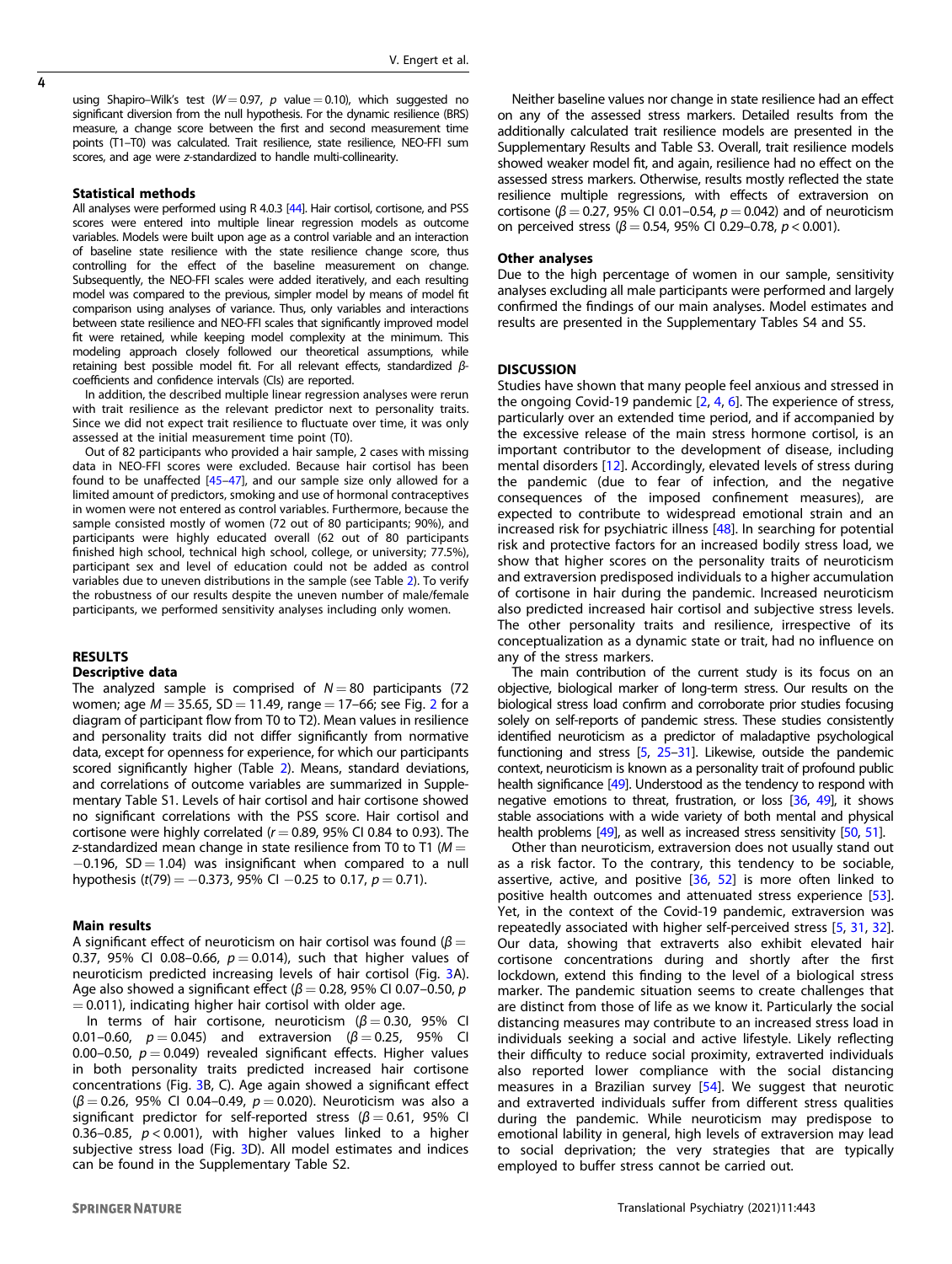<span id="page-4-0"></span>

| Characteristics of the final sample and comparison to normative values (N<br>Table 2.                                                                                                                                                                                                                                      | $= 80$ |                          |                                                         |
|----------------------------------------------------------------------------------------------------------------------------------------------------------------------------------------------------------------------------------------------------------------------------------------------------------------------------|--------|--------------------------|---------------------------------------------------------|
|                                                                                                                                                                                                                                                                                                                            |        | r,                       | %                                                       |
| Gender (female)                                                                                                                                                                                                                                                                                                            |        | $\overline{z}$           | $\infty$                                                |
| Education                                                                                                                                                                                                                                                                                                                  |        |                          |                                                         |
| Student                                                                                                                                                                                                                                                                                                                    |        |                          | 1.25                                                    |
| Dropped out of school                                                                                                                                                                                                                                                                                                      |        | $\circ$                  | $\circ$                                                 |
| Completed basic secondary school (Hauptschule)                                                                                                                                                                                                                                                                             |        | $\overline{\phantom{m}}$ | 1.25                                                    |
| Completed secondary school (Realschule)                                                                                                                                                                                                                                                                                    |        | 4                        | $\overline{5}$                                          |
| Completed technical high school (Fachhochschule)                                                                                                                                                                                                                                                                           |        | $\mathbf{o}$             | 7.5                                                     |
| Completed high school (Gymnasium)                                                                                                                                                                                                                                                                                          |        | 22                       | 27.5                                                    |
| Completed apprenticeship (Lehre)                                                                                                                                                                                                                                                                                           |        | $\sigma$                 | 11.25                                                   |
| Completed college/university                                                                                                                                                                                                                                                                                               |        | 34                       | 42.5                                                    |
| Other                                                                                                                                                                                                                                                                                                                      |        | $\omega$                 | 3.75                                                    |
| Employment                                                                                                                                                                                                                                                                                                                 |        |                          |                                                         |
| Student (high school)                                                                                                                                                                                                                                                                                                      |        | $\overline{ }$           | 1.25                                                    |
| Apprentice                                                                                                                                                                                                                                                                                                                 |        |                          | 1.25                                                    |
| College/university student                                                                                                                                                                                                                                                                                                 |        | $\overline{c}$           | 25                                                      |
| Employee                                                                                                                                                                                                                                                                                                                   |        | $\overline{6}$           | 61.25                                                   |
| Public service official                                                                                                                                                                                                                                                                                                    |        | $\sim$                   | 2.5                                                     |
| Self-employed                                                                                                                                                                                                                                                                                                              |        | $\overline{\phantom{0}}$ | 1.25                                                    |
| Unemployed                                                                                                                                                                                                                                                                                                                 |        | $\circ$                  | $\circ$                                                 |
| Other                                                                                                                                                                                                                                                                                                                      |        | $\circ$                  | 7.5                                                     |
|                                                                                                                                                                                                                                                                                                                            |        |                          |                                                         |
|                                                                                                                                                                                                                                                                                                                            | z      | G                        | Difference to normative data<br>(Cohen's d with 95% CI) |
| Age                                                                                                                                                                                                                                                                                                                        | 35.65  | 11.49                    |                                                         |
| Personality traits (NEO-FFI)                                                                                                                                                                                                                                                                                               |        |                          |                                                         |
| Extraversion                                                                                                                                                                                                                                                                                                               | 1.72   | 0.87                     | $-0.33,$ Cl $-0.80$ to 0.14                             |
| Neuroticism                                                                                                                                                                                                                                                                                                                | 2.04   | 0.65                     | $-0.36$ to 0.59<br>0.12, C1                             |
| Agreeableness                                                                                                                                                                                                                                                                                                              | 3.10   | 0.53                     | $0.45,$ CI $-0.021$ to 0.93                             |
| Conscientiousness                                                                                                                                                                                                                                                                                                          | 3.05   | 0.57                     | $0.14,$ CI $-0.33$ to 0.61                              |
| Openness to experience                                                                                                                                                                                                                                                                                                     | 2.71   | 0.74                     | 0.89, CI 0.40 to 1.38                                   |
| Resilience (BRS)                                                                                                                                                                                                                                                                                                           | 3.12   | 0.93                     | $-0.39$ , CI $-0.80$ to 0.10                            |
| Trait resilience (RS)                                                                                                                                                                                                                                                                                                      | 134.06 | 20.38                    | $0.08$ , CI $-0.36$ to 0.53                             |
| Because our sample consisted of mostly women ( $N=72$ , 90%), for all measures except BRS, comparisons are based on previously reported normative data of women. Negative values of Cohen's d indicate lower<br>scores than the normative sample, positive values represent high scores.<br>M mean, SD standard deviation. |        |                          |                                                         |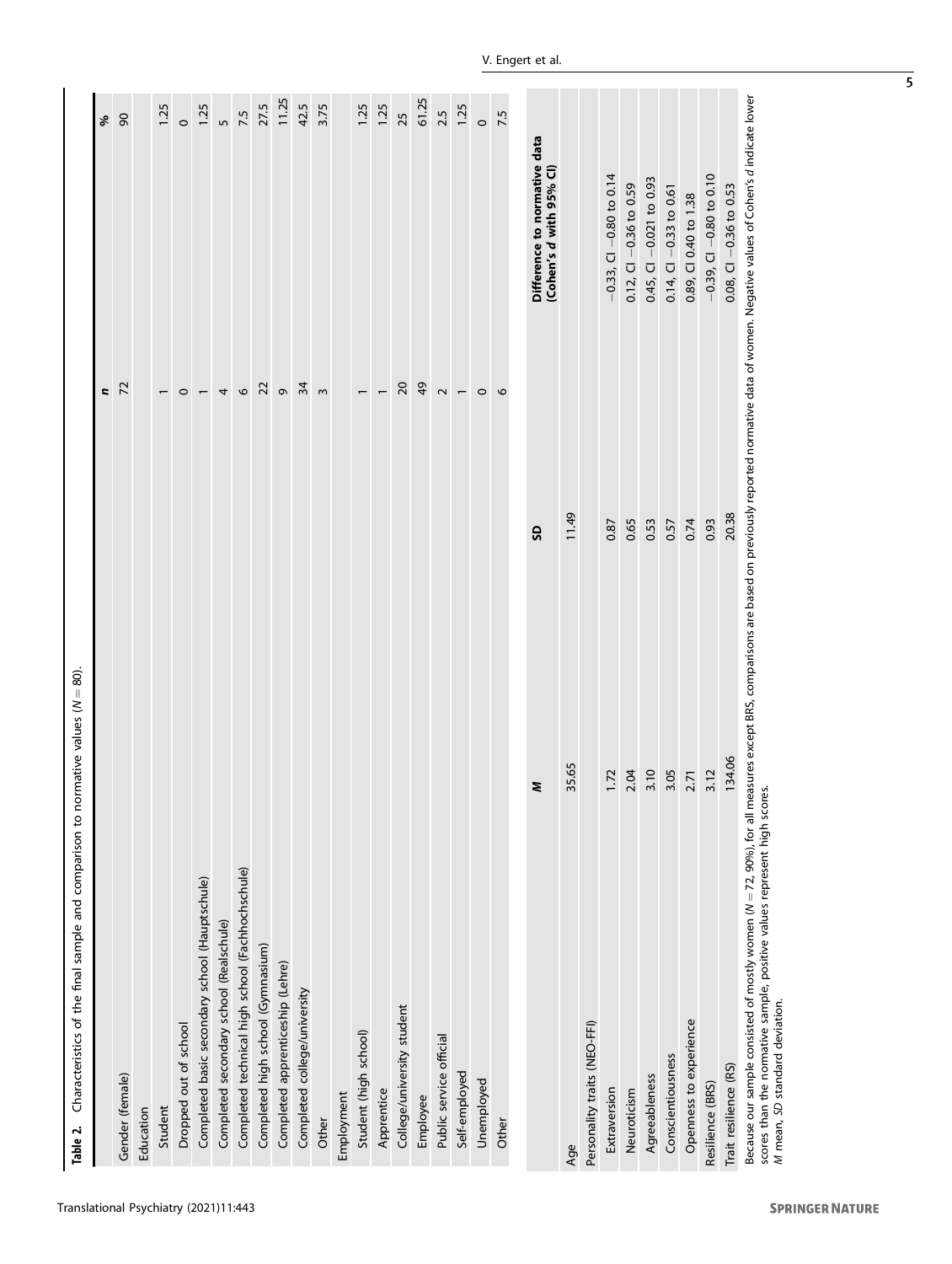<span id="page-5-0"></span>

Fig. 2 Flow chart of study inclusion. At T0, 1038 volunteers participated, of whom 521 were reassessed at T1 (50.2%), and 104 were assessed at T2 (10% of the initial sample size).  $N = 82$  participants provided a hair sample. Because of missing questionnaire data,  $N = 80$  participants were included in the final analysis; 72 (90%) were female; mean age was 35.65 years.

Multiple factors could explain why we found no influence of trait or state resilience on the assessed stress markers. For one thing, given the minimal change in state resilience from T0 to T1, the calculated delta score was likely not a sensitive measure for dynamic resilience fluctuations. The lack of significant effects may likewise be an issue of statistical power or else of construct operationalization [i.e., especially the study by Veer et al.  $[6]$  $[6]$  $[6]$  had considerably more statistical power and operationalized resilience as an outcome]. However, there is also prior evidence from research in children and adolescents showing that resilience scales do not explain additional variance in emotional disturbance and adaptation, once the effect of the Big Five personality dimensions have been accounted for [[55,](#page-7-0) [56](#page-7-0)]. It is thus possible, that above and beyond the variance explained by neuroticism and extraversion, resilience made no additional contribution to the pandemic stress load.

We found no association between hair glucocorticoid levels and subjective stress measured with the PSS. While an association would be expected given that both variables capture aspects of the construct stress, this lack of psychoendocrine covariance is a recurring phenomenon in stress research [\[7](#page-6-0)–[9](#page-6-0)]. It may be particularly pronounced due to biases in retrospective self-reports [\[10](#page-6-0), [11\]](#page-6-0) and the fact that a considerable proportion of variance in hair glucocorticoid levels is attributable to stress-independent variables, such as a person's general propensity to release glucocorticoids [\[57](#page-7-0)]. Also, an improvement in covariance by means of time-sensitive analysis techniques [\[9\]](#page-6-0) is obviously precluded due to the integrative nature of hair glucocorticoid levels. In general, it may be a promising remedy to predict hair glucocorticoids in healthy adults through a combination of more objective self-report data, such as counts of daily hassles, and advanced statistical modeling of dynamic time courses in self-reported stress [\[57\]](#page-7-0).

Several limitations of the current study need to be addressed. First, while we have a longitudinal study design, stress markers were only assessed once, at the final measurement time point. Therefore, pandemic-induced changes in stress experience could not be captured. With the ongoing progression of the pandemic, future studies will be in the position to repeatedly assess cortisol data and investigate pandemic-induced change in HPA axis activation. Second, small sample size may have led to type II errors (i.e., incorrectly accepting the null hypothesis). Third, as is common in survey studies, self-selection bias may have influenced the external validity of our results. The fact that 90% of our sample were women, on the other hand, may have limited generalizability. A high percentage of female responders was already apparent at T0 (81%). Extremely short hair or baldness in men caused additional dropout at T2. Importantly, however, personality and resilience of included participants were comparable to existing normative data, except for openness to experience, for which our sample showed significantly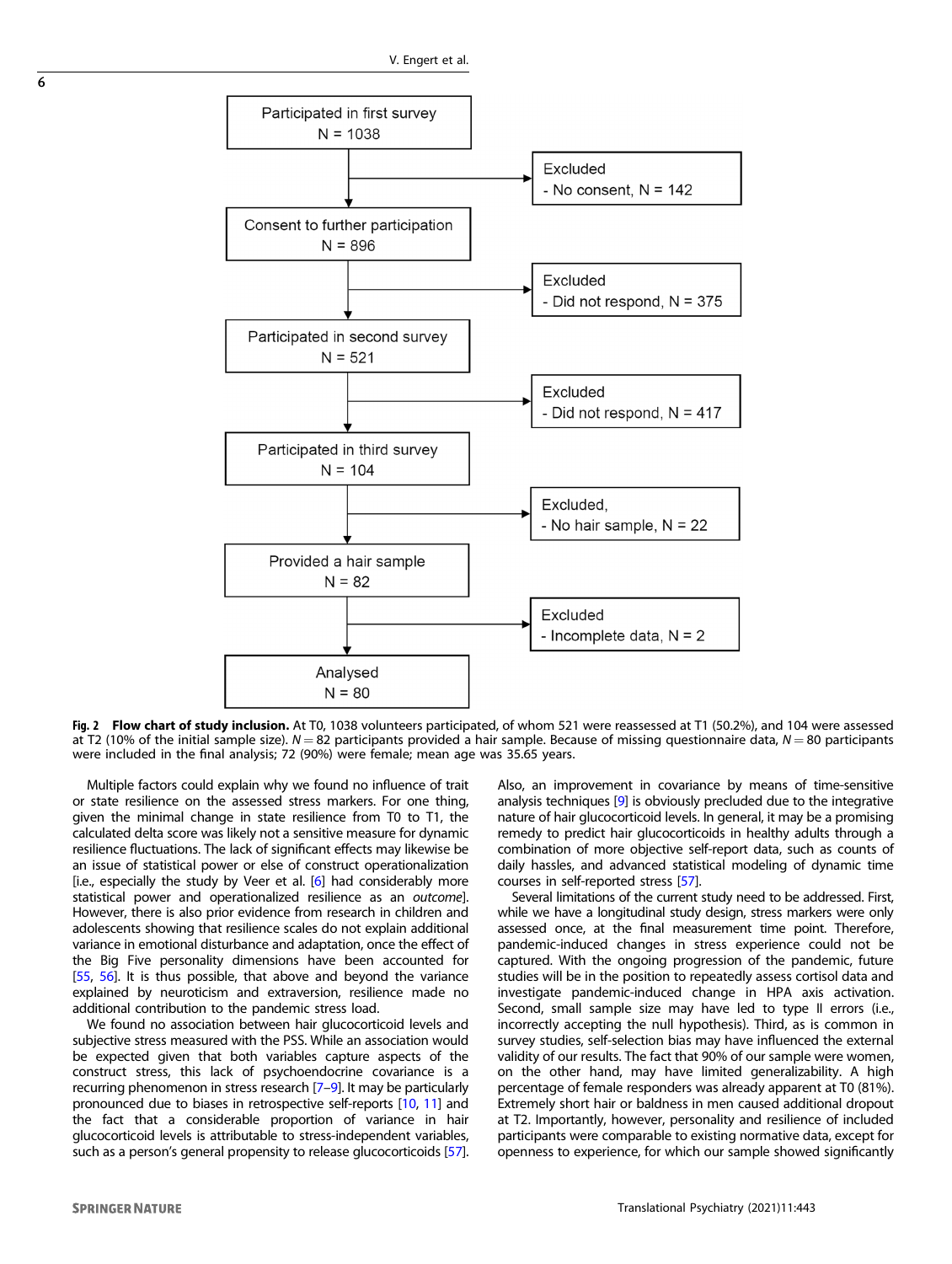<span id="page-6-0"></span>

Fig. 3 Fixed effects of multiple regression covariates. Estimated effects (and SD) of neuroticism and extraversion on hair cortisol (A), hair cortisone (B, C) and PSS scores (D). Neuroticism revealed positive associations across all stress markers, suggesting increasing physiological and subjective strain with increasing neuroticism. Extraversion had a significant effect on hair cortisone, also revealing a positive association.

higher scores than the normative sample. This deviation from normality could be ascribed to a decreased probability of dropout in longitudinal data assessments for individuals with relatively increased openness [\[58](#page-7-0)].

The Covid-19 pandemic is the defining global health crisis of our time. We here show that personality traits have predictive utility for biological stress over the course of the pandemic. Specifically, neuroticism and extraversion are risk factors for the accumulation of allostatic load, measured in terms of hair cortisol and cortisone concentrations. While it is established that individuals high in neuroticism are at risk for worse health outcomes, extraverted individuals are typically protected. This illustrates that, in the pandemic context, we cannot a priori generalize our knowledge from pre-pandemic times and that the types of stress felt by neurotic and extraverted individuals may differ substantially. To minimize the stress burden caused by Covid-19 and protect the most severely affected individuals from the development of stress-associated disease, individualized stress management programs need to be developed and offered in a lockdown-friendly format. Individuals high in extraversion, for example, may benefit particularly from online group counseling and therapy sessions (see a recent meta-analysis and commentary on the efficiency of psychosocial (group) interventions in improving stress-associated immune system function) [[59,](#page-7-0) [60\]](#page-7-0). Considering that the public health significance of any given trait depends on its ability to predict future adverse outcomes [[49\]](#page-7-0), the longitudinal evidence we provide is particularly relevant to identify neuroticism and extraversion as risk factors for adverse, stress-related consequences of the Covid-19 pandemic.

## **REFERENCES**

- 1. Paules CI, Marston HD, Fauci AS. Coronavirus infections-more than just the common cold. JAMA. 2020;323:707–8.
- 2. Brooks SK, et al. The psychological impact of quarantine and how to reduce it: rapid review of the evidence. Lancet. 2020;395:912–20.
- 3. Mazza C, et al. A nationwide survey of psychological distress among italian people during the COVID-19 pandemic: immediate psychological responses and associated factors. Int J Environ Res Public Health. 2020;17:3165.
- 4. Qiu J, et al. A nationwide survey of psychological distress among Chinese people in the COVID-19 epidemic: implications and policy recommendations. Gen Psychiatr. 2020;33:e100213.
- 5. Robillard R, et al. Social, financial and psychological stress during an emerging pandemic: observations from a population survey in the acute phase of COVID-19. BMJ Open. 2020;10:e043805.
- 6. Veer IM, et al. Psycho-social factors associated with mental resilience in the Corona lockdown. Transl Psychiatry. 2021;11:67.
- 7. Campbell J, Ehlert U. Acute psychosocial stress: does the emotional stress response correspond with physiological responses? Psychoneuroendocrinology. 2012;37:1111–34.
- 8. Engert V, et al. Exploring the multidimensional complex systems structure of the stress response and its relation to health and sleep outcomes. Brain Behav Immun. 2018;73:390–402.
- 9. Schlotz W, et al. Covariance between psychological and endocrine responses to pharmacological challenge and psychosocial stress: a question of timing. Psychosom Med. 2008;70:787–96.
- 10. Paulhus DL, Vazire S. The self-report method. In: Robins RW, Fraley RC, Krueger RF, editors. Handbook of research methods in personality psychology. New York: Guilford; 2007. p. 224–39.
- 11. Podsakoff PM, MacKenzie SB, Podsakoff NP. Sources of method bias in social science research and recommendations on how to control it. Annu Rev Psychol. 2012;63:539–69.
- 12. Chrousos GP. Stress and disorders of the stress system. Nat Rev Endocrinol. 2009;5:374–81.
- 13. McEwen BS. Central effects of stress hormones in health and disease: understanding the protective and damaging effects of stress and stress mediators. Eur J Pharmacol. 2008;583:174–85.
- 14. McEwen BS. Stress, adaptation, and disease. Allostasis and allostatic load. Ann NY Acad Sci. 1998;840:33–44.
- 15. McEwen BS. Brain on stress: how the social environment gets under the skin. Proc Natl Acad Sci USA 2012;109:17180–5.
- 16. Cohen S, Janicki-Deverts D, Miller GE. Psychological stress and disease. JAMA 2007;298:1685–7.
- 17. Vinkers CH, et al. Stress resilience during the coronavirus pandemic. Eur Neuropsychopharmacol. 2020;35:12–6.
- 18. Windle G, Bennett KM, Noyes J. A methodological review of resilience measurement scales. Health Qual Life Outcomes. 2011;9:8.
- 19. Kalisch R, et al. The resilience framework as a strategy to combat stress-related disorders. Nat Hum Behav. 2017;1:784–90.
- 20. Wagnild GM, Young HM. Development and psychometric evaluation of the Resilience Scale. J Nurs Meas. 1993;1:165–78.
- 21. Davydov DM, Stewart R, Ritchie K, Chaudieu I. Resilience and mental health. Clin Psychol Rev. 2010;30:479–95.
- 22. Hu T, Zhang D, Wang J. A meta-analysis of the trait resilience and mental health. Pers Individ Dif. 2015;76:18–27.
- 23. Oshio A, Taku K, Hirano M, Saeed G. Resilience and Big Five personality traits: a meta-analysis. Pers Individ Dif. 2018;127:54–60.

7